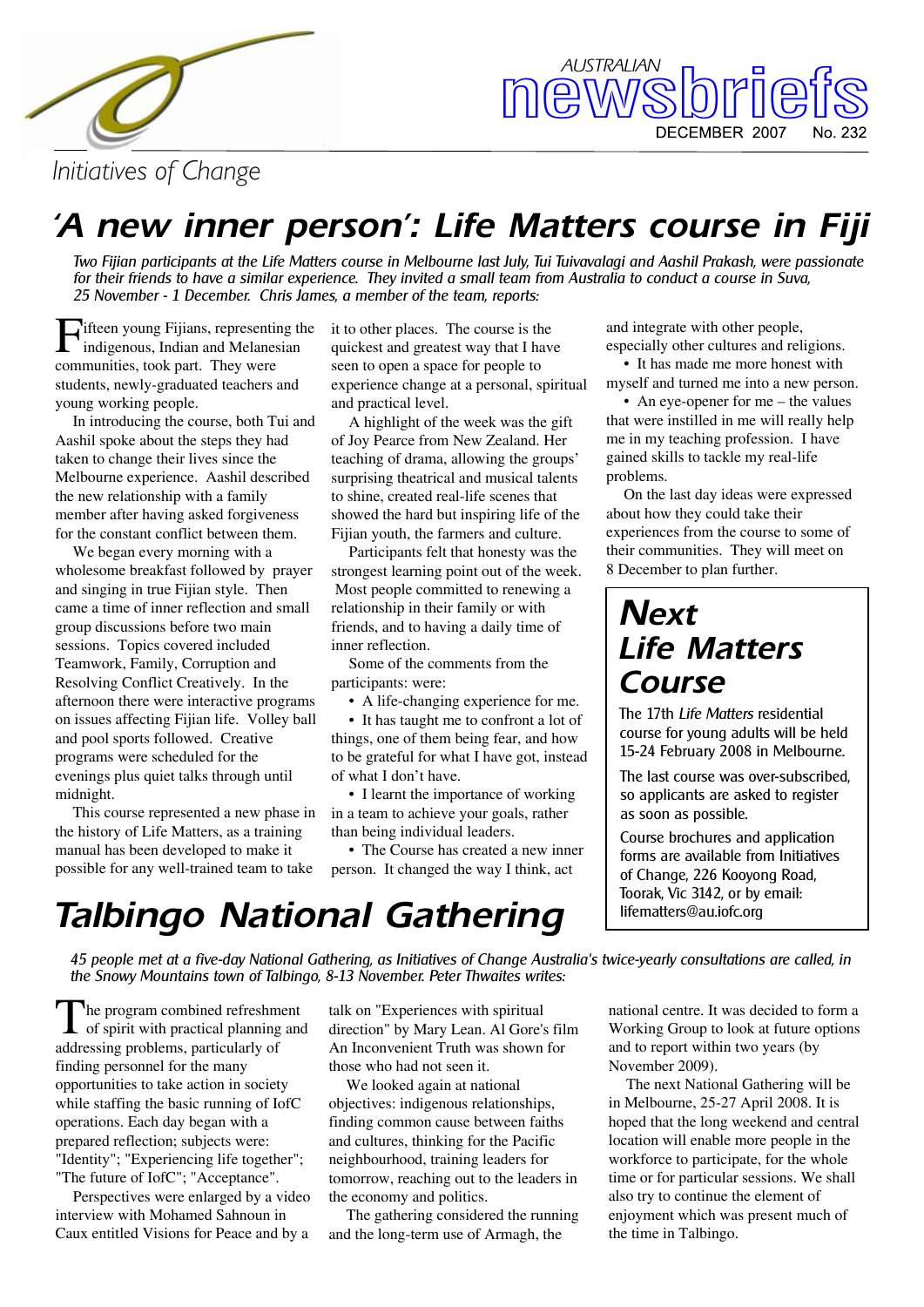### *Ide ntity and taboo*

*A re fle ction atth e Nationalgath e ring in Talbingo by Le sle y Bryant:*



*Le sle y Bryant*

W  $\int$ hen I visited Fiji last year one lady grumbled as she was introduced to me, "Another Australian come to tell us what to do!" But when she learned my grandfather was born in Nausori her face lit up. On hearing his parents were Cornish & Samoan she nodded, "Mixed". It was a shock to realise I was better off being identified as "mixed" than "Australian", and to be glad of the change it made. I had seen the opposite change when, as a teenager, I was told by a relative that my greatgrandmother was really a "Samoan Princess"! My brothers were as excited as I but my mother was SO angry that I had been told, we dropped the subject  $immediately - it was taboo! Some years$ later, when filling in a census form, I again broached the subject of our racial origins. Perhaps the fact that I proudly suggested my mother should tick the box for "quarter-caste" didn't help – the subject was still taboo!

I now realise how stigmatising the words "caste" and "full-blood" are, particularly if non-Aboriginal Australians use them. They are offensive to Aboriginal Australians who identify as wholly Aboriginal and wholly Australian – much more offensive than

#### "mixed"

was to my wholly Australian identity.

At the Brisbane conference I was asked where I came from and I said, "The Gold Coast," but Pacific Islanders would say, "No, WHERE are you from?". The penny dropped and I replied I had Samoan heritage. Their faces lit up with recognition and inclusion and they'd say, "Yes, I can see that!" It was the first time I had experienced anything like this. The Fijians realised they knew my Samoan relatives who were still living in Fiji! With the help of my Initiatives of Change Fijian and Samoan friends, we were able to meet our family. Granny Ninnes definitely was a "Taupo" and our new-found family were so welcoming that now we really feel like family and identify as such.

This reconnection has added a new dimension to my life  $-$  I feel whole in a fresh way. When Mum asked me recently to tell our story to her church group and everyone was fascinated and affirming, it was obvious she feels proud of her Samoan heritage now. Where there were taboos, pain, silence and rejection there has been healing in a way I could never have imagined.

My family experienced prejudice against Kanakas in north Queensland, and it is now 100 years since these Pacific Islander Labourers were forcibly deported due to the White Australia Policy. So I am challenged to see that at the 150th anniversary of Queensland becoming a state, in 2009, these Pacific Islander Labourers' contribution will be recognised, and that Queensland will face up to its blackbirding past and seek reconciliation with the islands from which these people were stolen. I believe one reason our federal leaders have refused to speak about guest

workers from the Pacific is that we have not properly reconciled this aspect of our past (it's still taboo!). New Zealand on the other hand has decided on an annual quota of Pacific Islander guest workers.

My dictionary tells me taboo is a Polynesian word meaning "forbidden" but it can also mean "holy". Every society has taboos which in some ways provide structure to their fabric  $-$  they sanctify the shared bonds but also impose restrictions which can be alienating; taboos can force us into silences and conformity. Nevertheless we need an opportunity to honestly deal with taboos, especially when we relate to others new to our group or who express themselves differently from OUR social norm. Families have taboos too – things that are forbidden, protected or sacred. Jesus' example cuts through the legalism that entrenched the "forbidden" aspects of the taboos and revalues the "holy" aspects that underpinned them. He reacted in a way that healed and empowered. How do we react? Do we have something that we are so ashamed of, afraid of, angry about or alienated by that we have not shared with anyone? We must uncover the taboos within us and our world  $-$  things that may be both "forbidden" and "holy"; things that need to be reconciled to produce healing and wholeness, just as Jesus demonstrated and I believe challenges me to do today.

The healing and wholeness that have come to me and my family and people I have met have in one sense been peripheral, incidental to Initiatives of Change programs and yet, in another sense, they are central. Initiatives of Change provides the safe, trusting environment, the opportunities for seemingly serendipitous interconnections without which the personal change and healing that underpins community and international

### *News of Creators of Peace Circles*

Two more Peace Circles for women are coming to an end in Sydney. They have been held in places formerly considered to be areas of tension between different groups in the community of the Eastern beaches and Sutherlandshire.

A facilitators' workshop took place in September and two of those newly trained leaders co-facilitated these recent circles. In addition, four Peace Circle

reunions were enjoyed, including one in Lakemba led and organized by three Muslim participants.

The Brahma Kumaris asked for a oneday introductory Peace Circle in their beautiful, serene retreat centre in Leura, Blue Mountains. Joyce Fraser, one of the team who went, writes: "What a privilege to discuss inner listening with 26 women of all ages. Many had experiences to

share. After I shared my life story, it was very hard to stop the flow of discussion on families. We have been asked to return next year."

A Peace Circle is meeting for the first time in Perth with participants from many backgrounds including Afghani, Cambodian and English Catholic married to an Iranian Muslim.

*- Ros e m ary Th w aite s*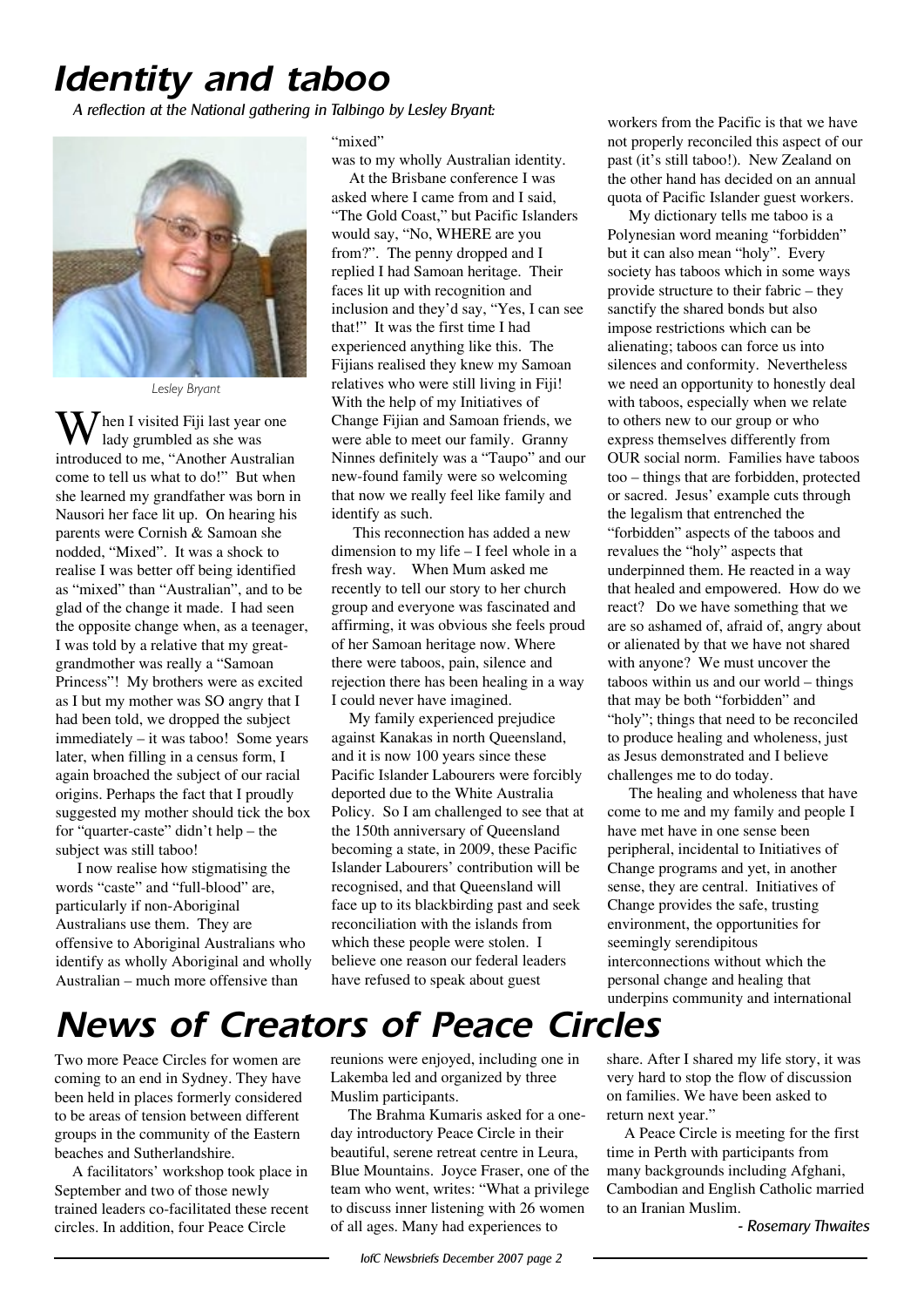## *'Something that could save our socie ty'*

Last Newsbriefs carried a speech made by Diana Damsa from Romania shortly *be fore s h e le ftAu stralia to go h om e . Sh e w rite s :*

A lthough I expected some cultural<br>shock, being back home was not lthough I expected some cultural easy. I was hit by the new clarity I had gained overseas when I saw the state of our society and the heavy legacy of 45 years of Communism. I have talked about this legacy so many times but still have so much to learn and understand. I was overwhelmed not only by the look of my town – all patched and improvised trying to catch up fast with economic developments - but also by the feeling of a certain aggressiveness combined with hopelessness in people around. Our society has become more competitive. There are feelings of bitterness over the struggle for survival. Luckily my shock and melancholy lasted only one week. The more I looked around, the more I understood why I work with Initiatives of Change. Instead of feeling disillusioned, my conviction for this work grew even stronger. Catching up with friends, I could see that Romanians are looking for a solution - something that could save our society. They looked to me and my experience abroad for

inspiration and for a source of new initiative.

I was invited to speak to a class in one of our best high schools and was impressed by the maturity of the students. They mentioned corruption as our major problem and expressed the will to live in dignity in their own country. When I asked: "Who is going to bring the needed change? They chorused: 'We will!'" I realise how important it is to reach out to these young people and encourage them to get ready to take the reins of the country by starting now to be the change they want to see.

I was invited for a one-hour interview on television and had the chance to talk about my experience in my year of travel with Action for Life and other IofC programs. Afterwards my mother received numerous phone calls which confirmed that the message got through. I now have to prepare for a few other school visits, an interview with the youth page of the local paper and a

## *Sch ools Le ade rsh ip*  $C$ *onference*

Earlier this year a few of the Armagh community were sitting with one of Victoria's Multicultural Commissioners, a prominent member of Melbourne's Islamic community Yasser Suliman. He told us of his vision to develop a *gras s - roots le ade rs h ip for th is country, starting in th e s ch ools.*

We decided to work together on this project. A Schools Leadership Conference held at Monash University campus was developed. This was jointly hosted by Initiatives of Change, Diversity Connect International (Yasser's organization) and Altruism Australia, in partnership with the Victorian Multicultural Commission.

140 young people from 14 very diverse schools participated. The program consisted of a panel of speakers - including the 2007 Young Victorian Of The Year - lunchtime entertainment, inter-school discussion on the application of leadership values, and dialogue in their own school groups about possible initiatives after the conference.

A young Sudanese said, "In my homeland we have had wars and killing over many years because of the conflicting views that I grew up with. Through taking part today I understood that dialogue is a much better way to deal with difference, even if we can't find agreement."

Feedback already received indicates an eagerness for a repeat event next year. An experienced senior teacher from one of Melbourne's largest private schools told us that he would like to help us to prepare it.

*- Rob W ood*

#### **Staying on the Ball**

*Staying on th e ballw as th e title ofa bas k e tballand life -s k ills cam p h e ld atArm agh ove r th e w e e k e nd of 23-25 Nove m be r.*

The camp was jointly hosted by the<br>Major Streetbasketball Foundation he camp was jointly hosted by the (MSF) and Initiatives of Change. Most of the boys participating were 13-18 years old.

The program was a mixture of "oncourt" skills development with the three MSF coaches and sessions looking at lifestyle choices, healthy habits  $-$  like taking time for daily inner reflection  $$ and long term goals which help to keep you going. The Armagh ballroom became the sleeping quarters for the 17 participants and leaders with mattresses spread out across its length and breadth!

A feature of the time was the honesty with which people spoke about challenges to heal relationships with family and friends and to find the courage to overcome peer-pressure issues like substance abuse.

During the weekend a strong team spirit grew which will help those who made important decisions and want to develop a new lifestyle.

The Victorian Multicultural Commission gave a generous grant, which covered most of the costs of the weekend.

*- Rob W ood*

#### *Linking Farmers W orldw ide*

*60 farm e rs from 14 countrie s and all five continents were welcomed in Pommeraye, Western France, for the*  $t$  *tenth Initiatives of Change Inte rnationalFarm e rs ' Dialogu e :*

Delegates spent the weekend with local farming families.

Kenyan farmer, George Kamau Kiiru, said: "I almost came to feel unworthy considering my one and a half acre garden compared to my hosts' fifty-seven hectares and enormous machinery. But as I thought deeper I found our main aim as farmers is to feed the world. I therefore multiplied all the groups, schools and individuals I had trained in my small garden and came to a sort of satisfaction that I am worthy."

Phil Jefferys from NSW gave an overview of the state of world agriculture and asked: "Why is there so much poverty in an industry that the world relies on?"

Jim Wigan's full report is at www.iofc.org